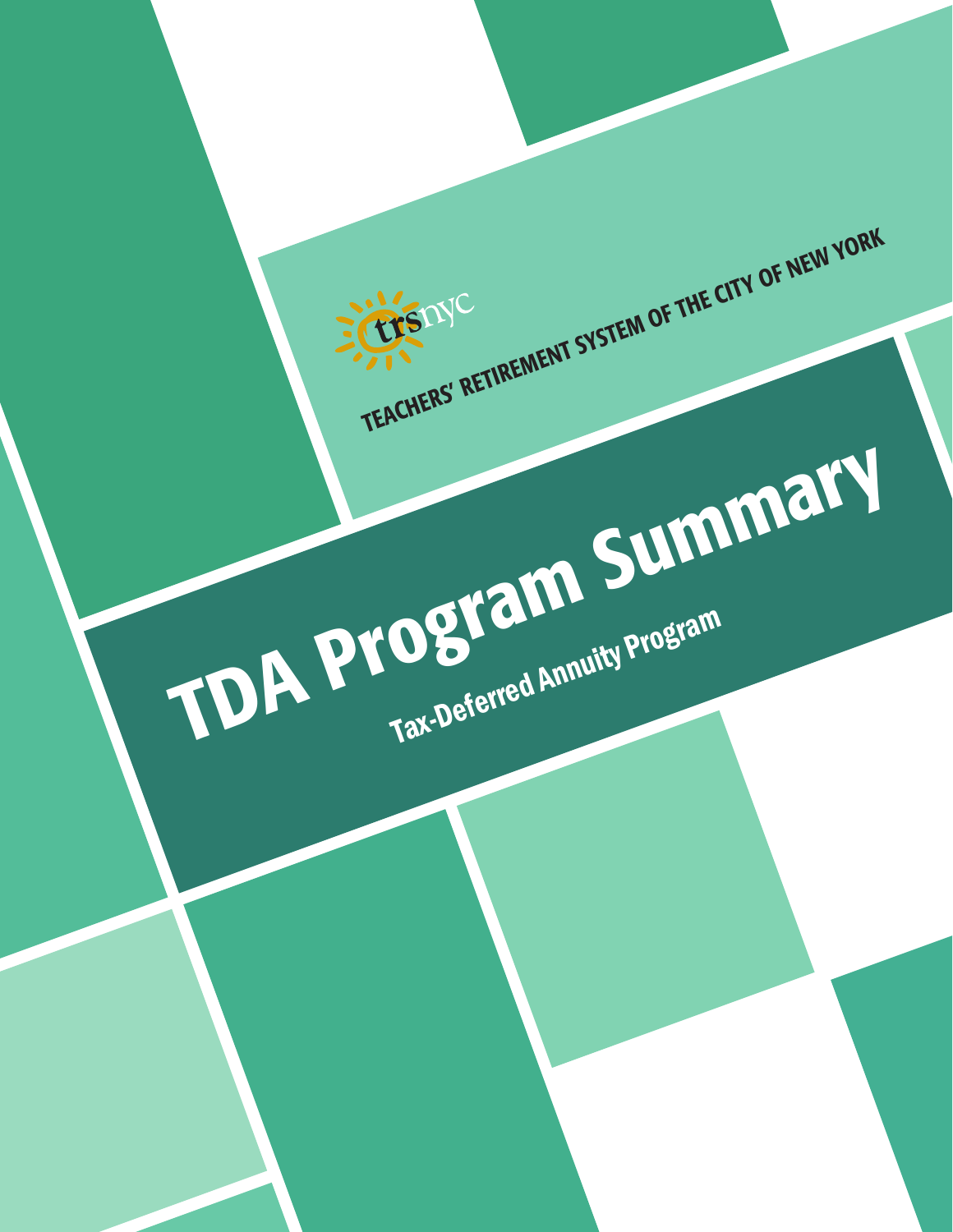# Tax-Deferred Annuity Program

*Teachers' Retirement System of the City of New York*

TRS' Tax-Deferred Annuity (TDA) Program is a simple and powerful way to save additional money for your retirement. By investing part of your paycheck—even a small percentage—you take an important step toward funding your retirement years. Visit our website for more in-depth resources, including the publications referenced below by the  $\Box$  symbol.

#### What You Should Know

The TDA Program is an optional investment plan open to all TRS members. Established in 1970, our TDA Program is a Section 403(b) plan under the Internal Revenue Code (IRC). Section 403(b) plans are available to employees of educational institutions, hospitals, and certain other not-for-profit organizations.

TRS' TDA Program enables you to invest money for your future on a tax-deferred basis. Your contributions may reduce your taxable income and current tax liability. You will not pay taxes on your contributions or earnings until you withdraw your funds. Distributions generally are federally taxable and may be subject to state and local taxes; please check with your tax advisor.

In addition to tax-deferred investing, our TDA Program offers participants these advantages:

- **Flexibility:** Diverse investment options to match your risk tolerance
- **Convenience:** Contributions deducted automatically from your pay
- **Loan availability:** Access to your TDA money before retirement
- **Online access:** Account management on our website

#### **TRS' TDA By the Numbers**

TRS' TDA Program is the second-largest 403(b) plan in the country\*. As of December 31, 2021:

- Almost three-quarters of TRS' membership—over 154,000 members—have a TDA account.
- Over 90,000 members are actively contributing to the TDA Program from each paycheck.
- Over 60,000 retired members are maintaining their TDA accounts after retirement, with an average account balance of \$469,000.
- Another 3,000 retirees are choosing to receive monthly annuity payments for life from TDA.

Learn more about the features of TDA on the following pages!

*\* Pensions & Investments (2/14/2022).*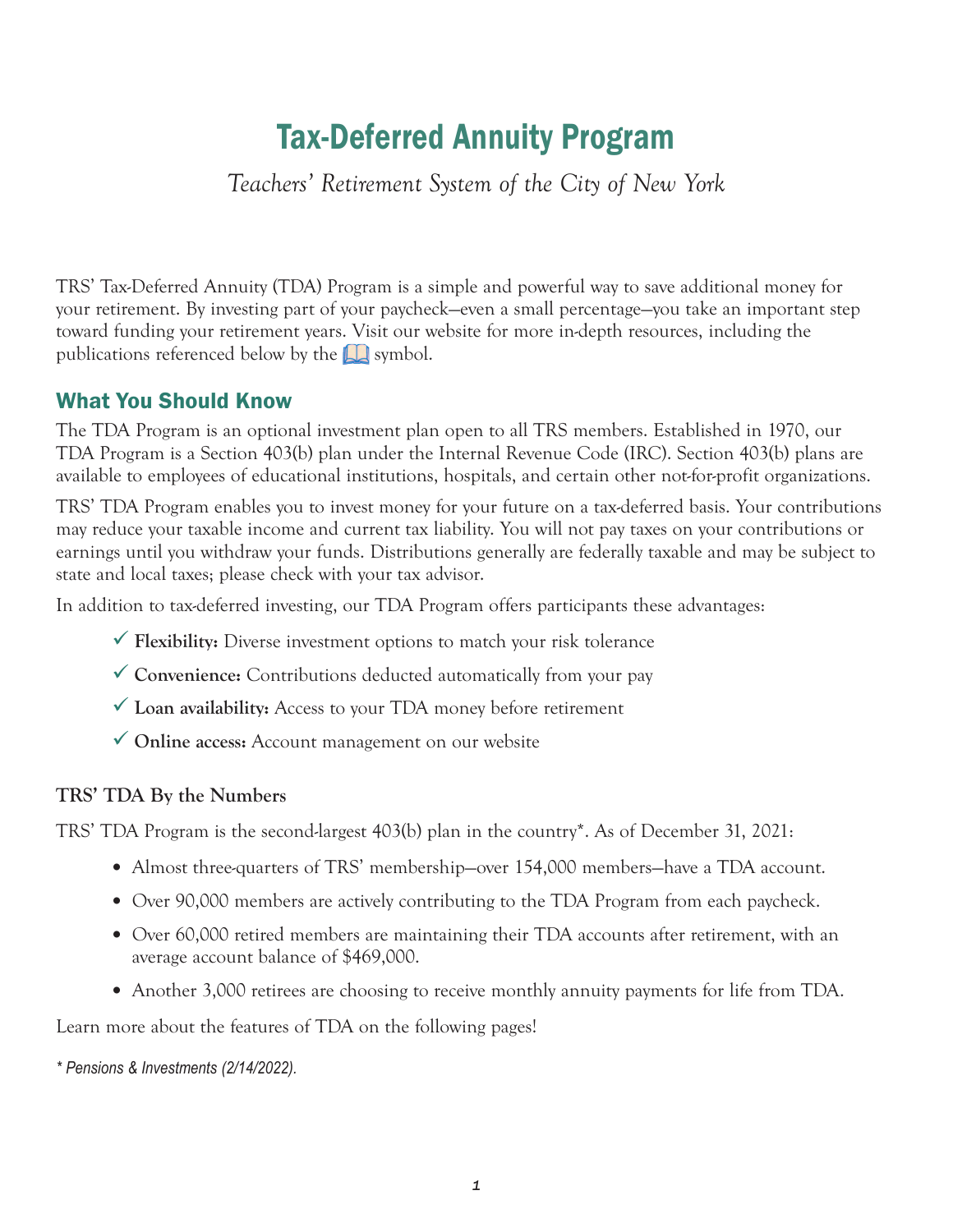# Enrolling in the TDA Program

All TRS members are eligible to participate in the TDA Program. You can enroll quickly and securely by logging in to the secure section of our website, see "Online TDA Account Access," page 7.

When you enroll in the TDA Program, you choose a percentage of your pay to contribute, and designate how your contributions will be applied among TRS' investment options. In general, your TDA contributions would begin on the first payroll that begins at least 30 days after TRS receives your enrollment request.

As part of the enrollment process, you should also designate a beneficiary for your TDA funds, see "Providing for Your Survivors," page 6. It is important to keep your beneficiary designations current throughout your TDA participation.

## Comparing the TDA Program to TRS' Qualified Pension Plan

All TRS members automatically participate in the Qualified Pension Plan (QPP), a defined-benefit plan that guarantees a specific benefit at retirement. You are required to contribute a portion of your salary to the QPP; in addition, your employer makes contributions on your behalf. QPP funds form the basis for your retirement allowance.

In contrast, TRS' TDA Program is a voluntary defined-contribution plan that supplements your retirement allowance. You determine the amount you contribute each year, within Internal Revenue Service (IRS) limits. Your TDA account is funded exclusively through your own contributions and any interest/investment return. The benefits you receive depend solely on your TDA account balance.

## Contributing to the TDA Program

Federal law allows members to contribute up to a designated amount to TRS' TDA Program each year. In addition, members 50 years and older are eligible to make additional pre-tax "catch-up" contributions. A separate "catch-up" rule applies for certain members with 15 years of qualifying City employment. See the box below for contribution amounts.

If you are a contributor to TRS' TDA Program and an external 401(k) Plan, you should be aware that IRS contribution limits are applied cumulatively to the total of your TDA Program and 401(k) Plan contributions. However, contributions to a 457 Plan are considered separately. (For example, since the IRS contribution limit for 2022 is \$20,500, you would be able to contribute a total combined amount of \$20,500 to your TDA and a 401(k) Plan in 2022. If you also participate in a 457 Plan, you would be able to contribute up to \$20,500 to that plan as well.)

## Offering You Diverse Investment Options

Financial experts agree that no single investment strategy is suitable for all investors. Accordingly, TRS offers you several investment options—the Passport Funds—for your TDA account. You may invest in any or all of the following investment options to reach your financial goals:

The **Fixed Return Fund** offers a guaranteed rate of return set by the New York State Legislature in accordance with applicable laws. The current annual rate is 7% for members who are serving in (or resigned/retired from) titles represented by the United Federation of Teachers (UFT) and 8.25% for other members.

The returns on the other investment options—known as "variable-return" Passport Funds—fluctuate monthly.

#### **TDA Contribution Limits for 2022**

- The general contribution limit is \$20,500 per year.
- Members age 50 and older may make additional "catch-up" contributions of \$6,500 per year over this contribution limit.
- Members with 15 years of qualifying City employment (who have contributed an average of \$5,000 or less per year) may contribute up to an additional \$3,000 per year in "catch-up" contributions, up to a total of \$15,000 during their working years.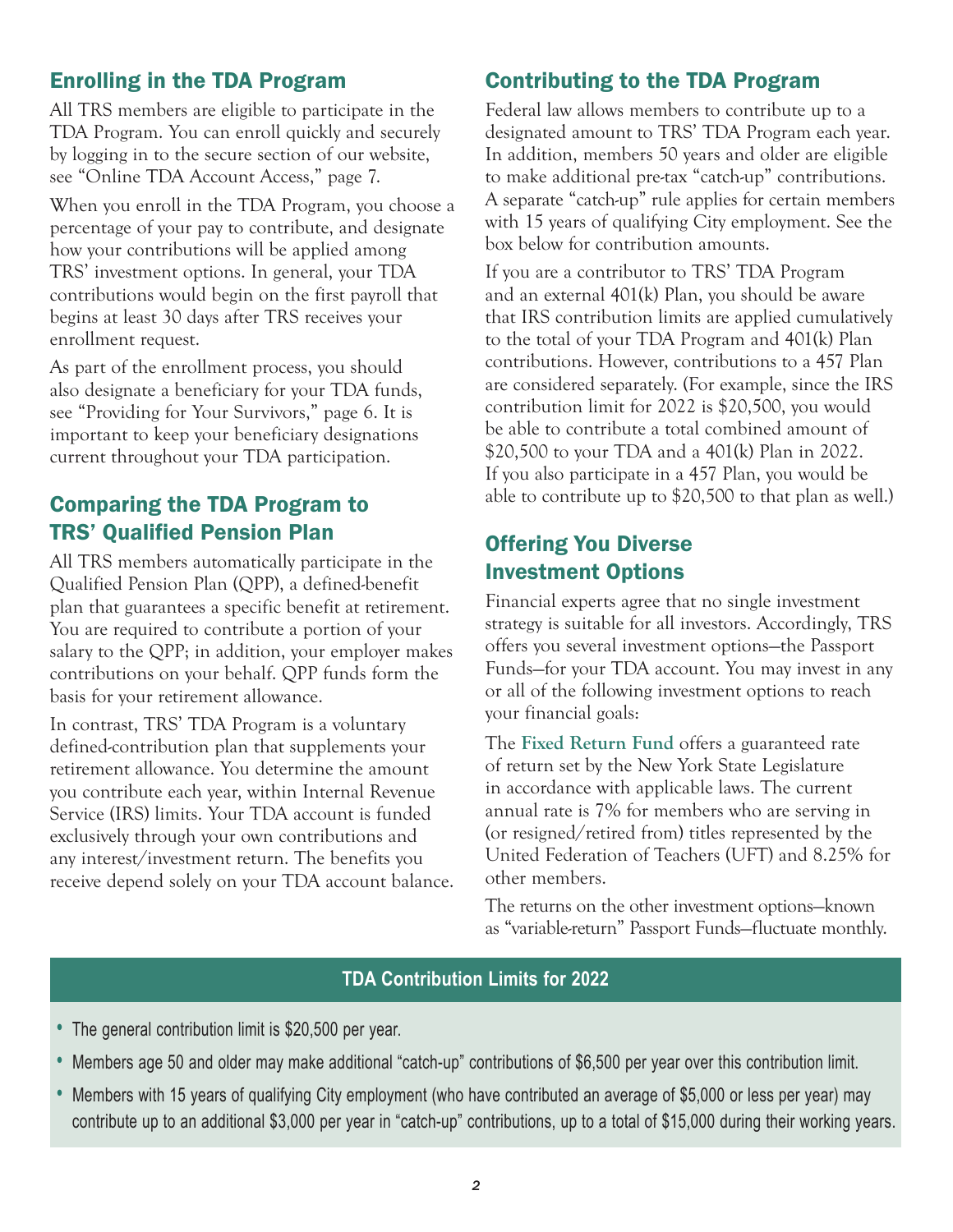The **Diversified Equity Fund** invests primarily in the stocks of U.S. companies. It also invests a portion of assets in stocks of non-U.S. companies and other types of investments. The objective is to achieve a rate of return comparable to the return of the broad equity market.

The **Balanced Fund** is a moderately conservative investment option that includes exposure to bonds and stocks. The objective is to seek current income and some capital appreciation.

The **International Equity Fund** invests primarily in the stocks of non-U.S. companies located in developed markets, traded on a variety of stock exchanges, and denominated in a variety of currencies around the world. The objectives are to provide long-term capital growth and to achieve a rate of return comparable to the return of the non-U.S. equity markets over a full market cycle.

The **Sustainable Equity Fund** invests primarily in stocks of large- and mid-cap U.S. companies with sustainable business strategies to drive their prospects for future earnings growth. The objective is to achieve positive long-term capital appreciation over a full market cycle, with a focus on sustainability characteristics including environmental, social, and governance (ESG) factors.

The **U.S. Equity Index Fund** invests in the 3,000+ securities in the Dow Jones U.S. Total Stock Market Index. The objective is to track the total return of the broad U.S. equity market, including large-, mid-, and small-capitalization stocks

The **International Equity Index Fund** invests in the 6,000+ securities in the MSCI All Country World ex USA Investable Market Index. The objective is to track the total return of non-U.S. equity markets, including developed markets and em[erging market](https://www.trsnyc.org/memberportal/WebContent/publications/financialReports/fundProfilesWeb)s.

*Fund Profiles*

### Why TDA instead of a Taxable Investment?

The following table compares the income of a TDA participant with the income of a non-participant who grosses the same amount (\$58,000) annually but invests in a taxable investment account. As this table illustrates, the TDA participant has a lower adjusted gross income than the participant in the taxable account; as a result, the TDA participant pays less tax and has higher net income.

| <b>Gross</b><br><b>Annual</b><br><b>Income</b>      | <b>Annual TDA</b><br><b>Contribution</b> | <b>Adjusted Gross</b><br><b>Annual</b><br><b>Income</b> | <b>Annual</b><br><b>Federal Income</b><br>Tax* | <b>Annual</b><br><b>Contribution to</b><br><b>Taxable</b><br>Plan | <b>Net</b><br><b>Annual</b><br><b>Income</b> | <b>Annual</b><br><b>Federal</b><br><b>Income Tax</b><br><b>Deferral</b> |
|-----------------------------------------------------|------------------------------------------|---------------------------------------------------------|------------------------------------------------|-------------------------------------------------------------------|----------------------------------------------|-------------------------------------------------------------------------|
| <b>TDA Participant</b><br>\$58,000                  | \$3,600                                  | \$54,400                                                | \$8,420                                        | \$0                                                               | \$45,980                                     | \$864                                                                   |
| Participant in a<br><b>Taxable Plan</b><br>\$58,000 | \$0                                      | \$58,000                                                | \$9,284                                        | \$3,600                                                           | \$45,116                                     | \$0                                                                     |

\*This example is based on 2022 federal income tax rates and assumes that a participant files as a single taxpayer and takes the standard deduction. Individual situations will vary. You may wish to contact your tax advisor.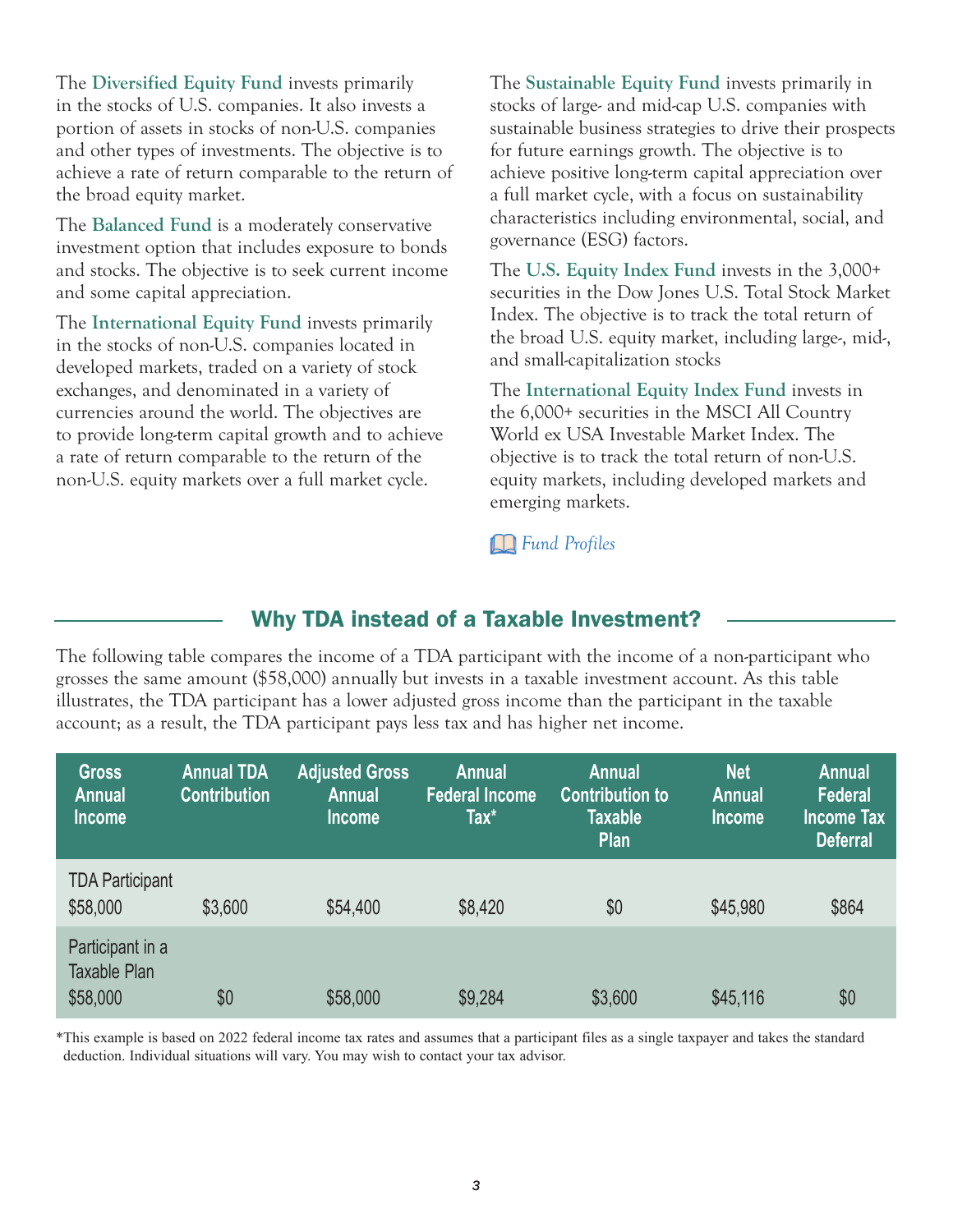# Benefiting from Tax Deferral

**Pre-tax contributions**—Your TDA contributions are subtracted from your pay before taxes are deducted, thereby reducing the amount of your taxable income.

**Tax-deferred earnings**—You do not pay taxes on your TDA investments until you actually receive the funds from your account. Distributions generally are federally taxable and may be subject to state and local taxes; please check with your tax advisor.

## Contributing Through Payroll **Deductions**

Your TDA contributions are automatically deducted from your pay and deposited in your TDA account. Investing a set amount on a regular basis (called "dollar-cost averaging") tends to produce positive results over time.

Your contributions buy more shares (units) when the price is low, and fewer when the price is high. In addition, since you contribute to the TDA at a set rate, your contributions automatically increase with your salary

Use our TDA calculator, located under the **Resources** tab at [www.trsnyc.org.](https://www.trsnyc.org) Pick various contribution rates to see how they impact your take-home pay. Or, enter specific dollar amounts you want to contribute; the calculator will convert them into a percentage of your pay. Using the calculator can also help you reach your TDA savings goal.

# Enjoying the Flexibility of TDA

The TDA Program offers you flexibility in the following ways:

- $\checkmark$  You may invest contributions in any or all of TRS' Passport Funds.
- $\checkmark$  You may change the way your future contributions and current accumulations are invested on a quarterly basis.
- $\checkmark$  If you want to change your contribution rate or stop (or resume) contributing to the TDA Program, you may do so at any time.

## Borrowing from Your TDA Account

The TDA Program allows eligible participants to take loans against their TDA account. In general, members may take loans against their TDA account after one year of participation in the TDA Program.

You may have more than one TDA loan open at a time, up to a maximum of five.

Generally, the minimum loan amount is \$1,000 (or \$250 if you have an existing outstanding TDA loan). The maximum loan amount depends on many factors but generally cannot exceed \$50,000 or 75% of the value of your TDA account.

In most cases, you would have a maximum of five years (60 months) to repay your TDA loan. For in-service members, loans are normally paid through payroll deductions. For retirees who maintain their TDA account after retiring, TDA loans can be repaid automatically through deductions from retirement allowance payments.

*[TDA Loans](https://www.trsnyc.org/memberportal/WebContent/publications/brochures/Brochure42)*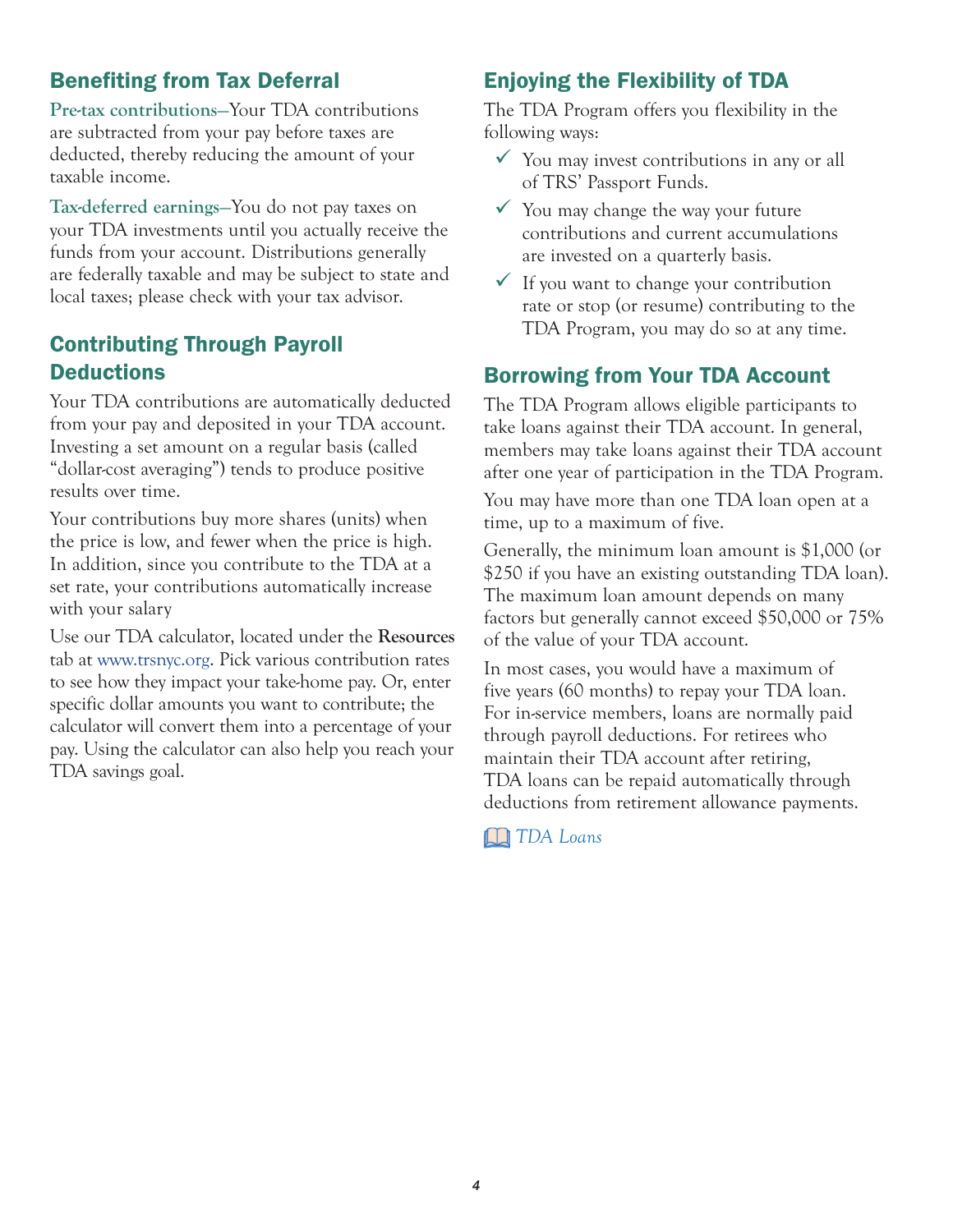## Withdrawing Funds from Your TDA Account

Since the TDA Program is designed as a retirement plan, the IRS places restrictions on withdrawals before retirement.

- $\checkmark$  Members who have reached age 59½, or have separated from service, have unrestricted access to their TDA funds.
- $\checkmark$  Members who have not reached age 59½ may withdraw any Pre-1989 funds (*i.e.*, TDA contributions and earnings accumulated as of December 31, 1988).
- $\checkmark$  Other members may withdraw TDA funds only under hardship conditions defined below.

To continue to defer taxes on withdrawn TDA funds, you may ask TRS to directly roll over the funds to a qualified Individual Retirement Arrangement (IRA) or other eligible successor program.

TDA withdrawals are generally distributed within 45 days of receiving your withdrawal request, or within 15 days if the withdrawal is drawn only from your balance in the Fixed Return Fund.

#### **Requesting a Hardship Withdrawal**

If you are an in-service member who has not yet reached age 59½, you may withdraw pre-1989 funds (*i.e.*, TDA contributions and earnings accumulated as of December 31, 1988). Withdrawals of other TDA funds is permitted only under hardship conditions, which is defined as a sudden and heavy financial need that you are unable to reasonably meet through other financial resources.

Examples of qualifying hardship conditions include payment of certain medical or funeral expenses, payment of post-secondary school tuition, and payment to prevent eviction or foreclosure. Expenses resulting from certain federally declared disasters may also qualify as eligible hardships, subject to IRS guidelines. You must maximize other available

TRS and non-TRS resources and provide TRS with appropriate documentation before a hardship withdrawal can be granted. TDA hardship withdrawals are not eligible for rollover.

Your TDA hardship withdrawal is issued on the first available TRS payroll that occurs at least 60 days after TRS receives your application.

## Understanding the Tax Consequences of Withdrawals

For all Direct Withdrawals other than hardship withdrawals, TRS is required to withhold 20% of withdrawn amounts over \$200. TRS sends the withheld amount to the IRS as credit toward your federal income taxes. (Withholding is not applied to any amount that TRS rolls over to an eligible successor program.) If you receive a Direct Withdrawal and do not roll over the distribution within 60 days of the date on the withdrawal check, the withdrawal would generally be subject to federal tax (and possibly state and local taxes).

The IRS may impose an additional 10% tax on all Direct Withdrawals, unless they are made a) in conjunction with your separation from service during or after the year in which you reach age 55; or b) during or after the year in which you reach age 59½; or c) as a qualified hardship withdrawal; or d) in conjunction with your disability retirement; or e) by your beneficiary in conjunction with a death benefit payment.

Amounts distributed through a hardship withdrawal are subject to federal income tax; you may choose to have 10% withholding applied (or not). State and local taxes may also apply.

Any amount withheld from a TDA withdrawal may be claimed as tax paid for the year of distribution. For any questions about the taxability of TDA withdrawals, please check with your tax advisor.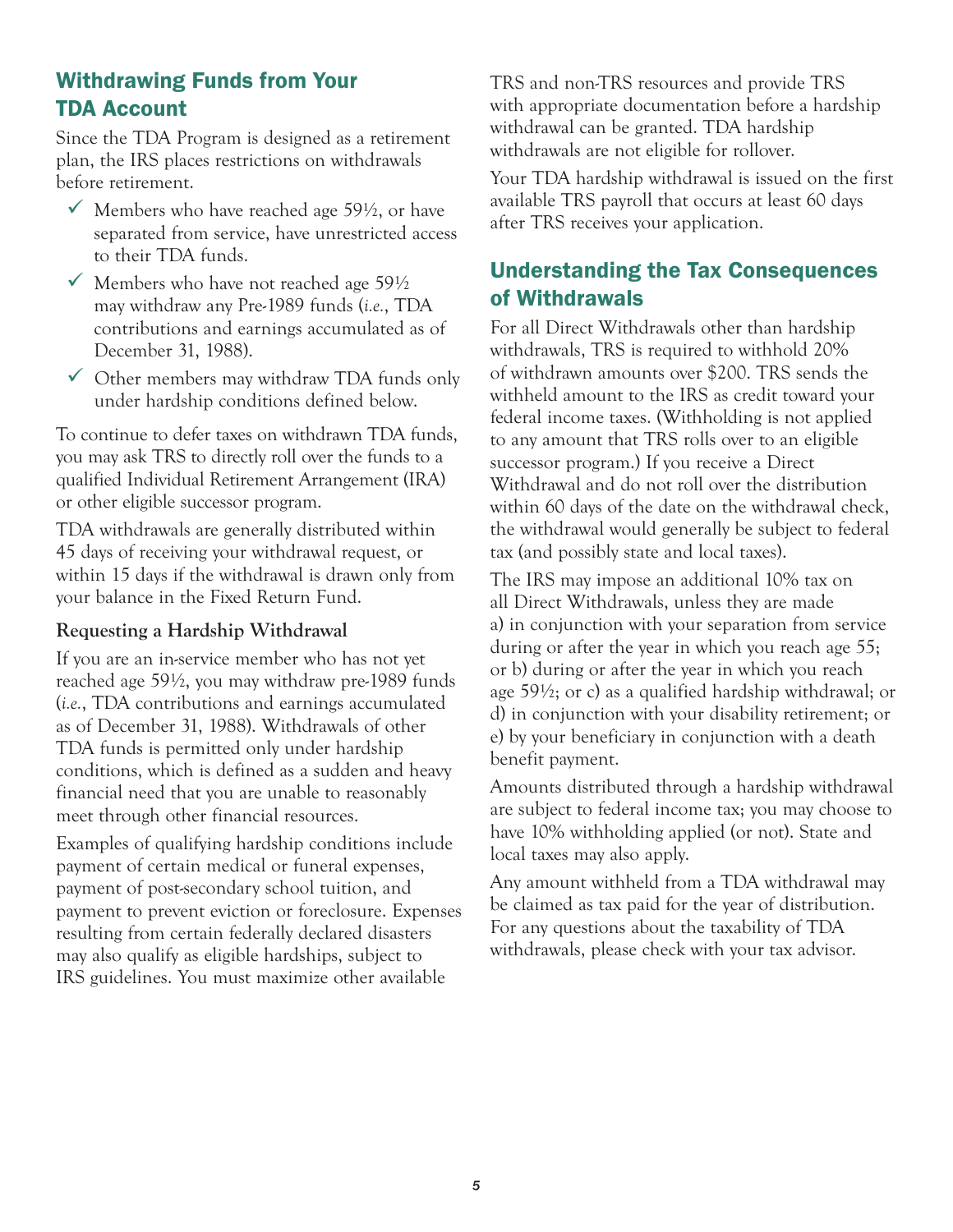## Separating from Service Before Retirement

If you leave service after attaining vested rights under the QPP, you may either a) withdraw your TDA funds or b) maintain your TDA account by filing a "TDA Deferral Status Election Form for Vested Members" (code TD31). Electing TDA Deferral status allows you to postpone the distribution of your TDA funds past your retirement date. Deferring distribution of your TDA funds means that you would avoid paying taxes on those funds (and any resulting interest/investment return) until you receive them.

If you leave service before attaining vested rights under the QPP, you may withdraw your TDA funds. If you leave your TDA funds with TRS, they continue to accrue interest/investment return for seven school years. However, if you withdraw your QPP funds, you must also withdraw your TDA funds

## Receiving Your TDA Funds After Retirement

When you retire, you must make a decision regarding the distribution of your TDA funds. Your options are described below. You may:

- $\checkmark$  Elect TDA Deferral status to maintain your TDA balance during retirement.
- Receive your TDA funds as a monthly annuity, which is separate from, and in addition to, your QPP retirement allowance. Generally, annuities are federally taxable and may be subject to state and local taxes.
- $\checkmark$  Withdraw your TDA funds, or roll them over to an eligible successor program.

You may choose to withdraw/roll over a portion of your TDA funds at retirement and annuitize or defer receipt of the balance. As part of your online retirement application, you may elect TDA Deferral status, but you may have to file additional forms to annuitize, withdraw, or roll over TDA funds.

If you choose TDA Deferral status to maintain a TDA balance during retirement, please note that IRS rules determine how long TDA participants may defer receipt of their TDA funds. In general, annual TDA distributions are required for members who have left service and who have reached their "required beginning age" by December 31 of a given year. Currently, the required beginning age is 72. Each year, TRS contacts members who are subject to the IRS' Required Minimum Distribution (RMD) rules and informs them of their distribution options.

*[Required Minimum Distributions](https://www.trsnyc.org/memberportal/WebContent/publications/brochures/Brochure54)  [\(For Members with TDA Deferral Status\)](https://www.trsnyc.org/memberportal/WebContent/publications/brochures/Brochure54)*

## Providing for Your Survivors

The TDA Program allows you to name one or more beneficiaries to receive your TDA funds in the event of your death. You should keep a current beneficiary designation on file with TRS at all times. Please be aware that, if you do not have a beneficiary designation on file with TRS, the TDA funds in your account will be payable to your estate after your death.

If you elect to annuitize your TDA funds at retirement, you may choose from several payment options that provide benefits for one or more beneficiaries.

- *[Guide to Death Benefits](https://www.trsnyc.org/memberportal/WebContent/publications/brochures/Brochure65)  [\(For Beneficiaries of Retired Members\)](https://www.trsnyc.org/memberportal/WebContent/publications/brochures/Brochure65)*
- *[Guide to Death Benefits](https://www.trsnyc.org/memberportal/WebContent/publications/brochures/Brochure66)  [\(For Beneficiaries of Non-Retired Members\)](https://www.trsnyc.org/memberportal/WebContent/publications/brochures/Brochure66)*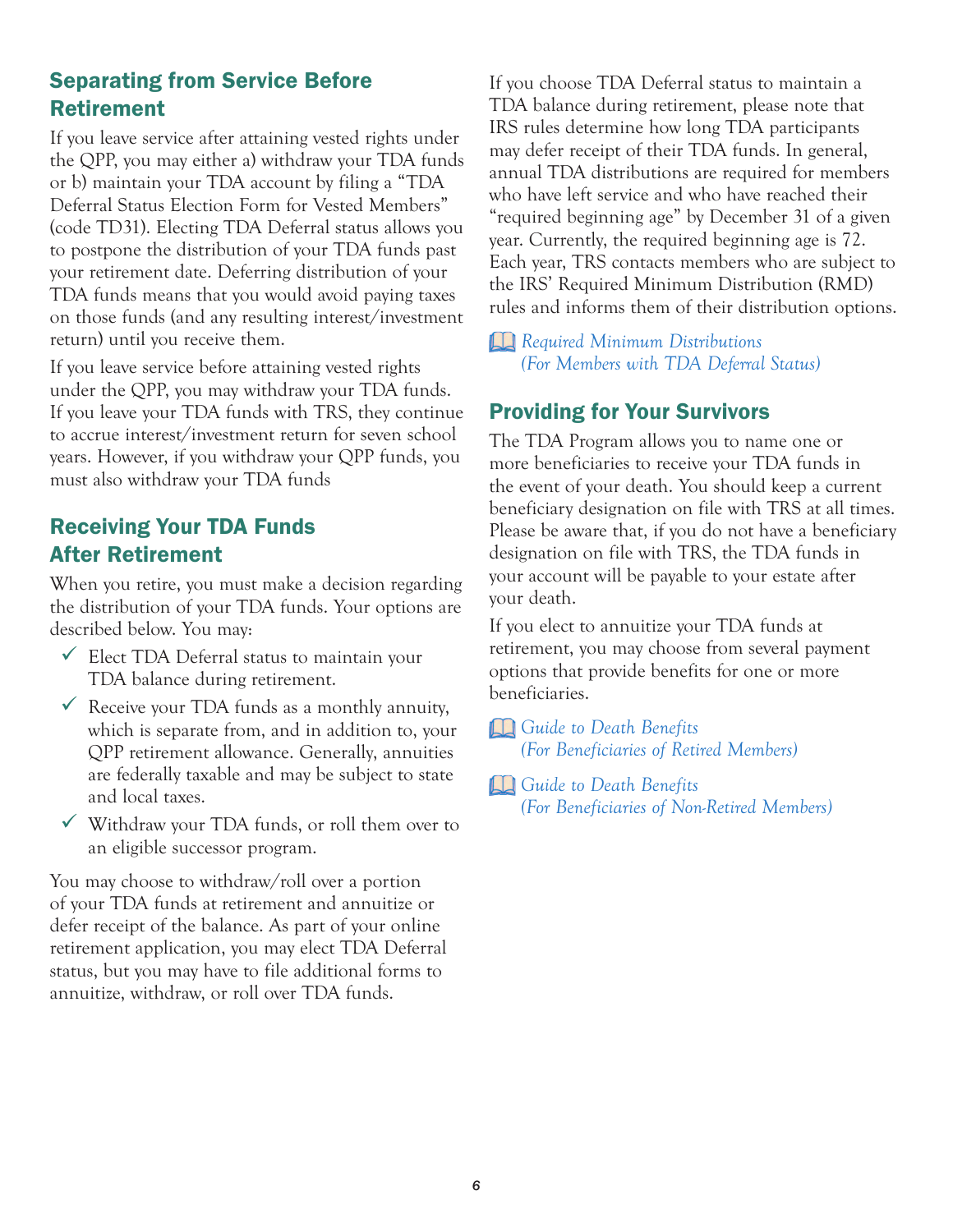# Online TDA Account Access

Our website, **[www.trsnyc.org](https://www.trsnyc.org)** gives you secure access to your TDA Program account. After you have registered (*i.e.*, you have a username and password), you can view your account information and perform these transactions:

- $\checkmark$  Enroll in the TDA Program
- $\checkmark$  Designate and change TDA beneficiaries
- Change your TDA contribution rate
- $\checkmark$  Change your TDA investment mix
- Apply for a TDA loan
- $\checkmark$  Apply for a TDA withdrawal (including hardship withdrawals)
- $\checkmark$  Make your annual election for Required Minimum Distributions

Current and historical investment performance data is also available on our website.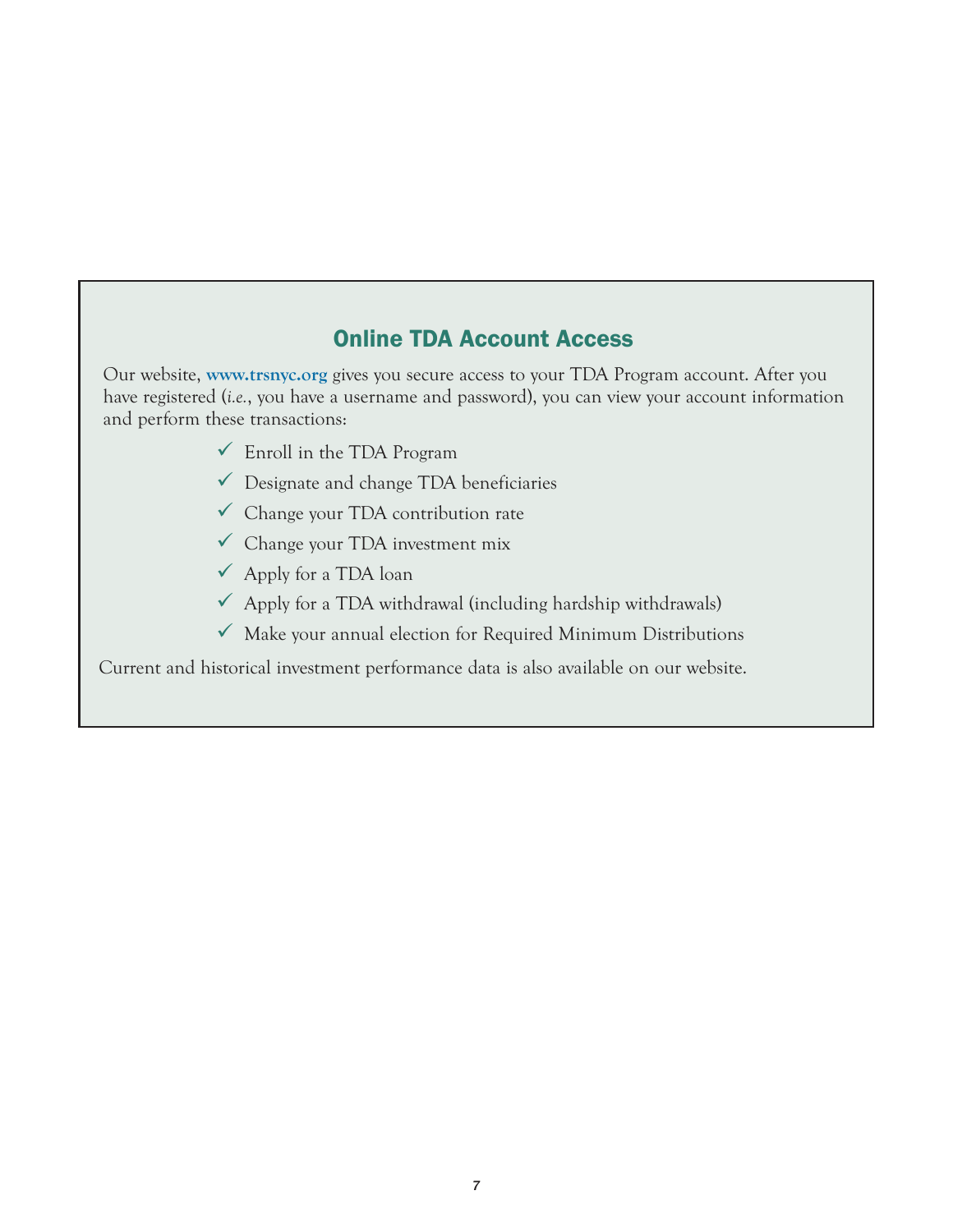*This publication should not be solely relied upon, as it is based on currently available information that is subject to change. In all cases, the specific provisions of the governing laws, rules, and regulations prevail.*